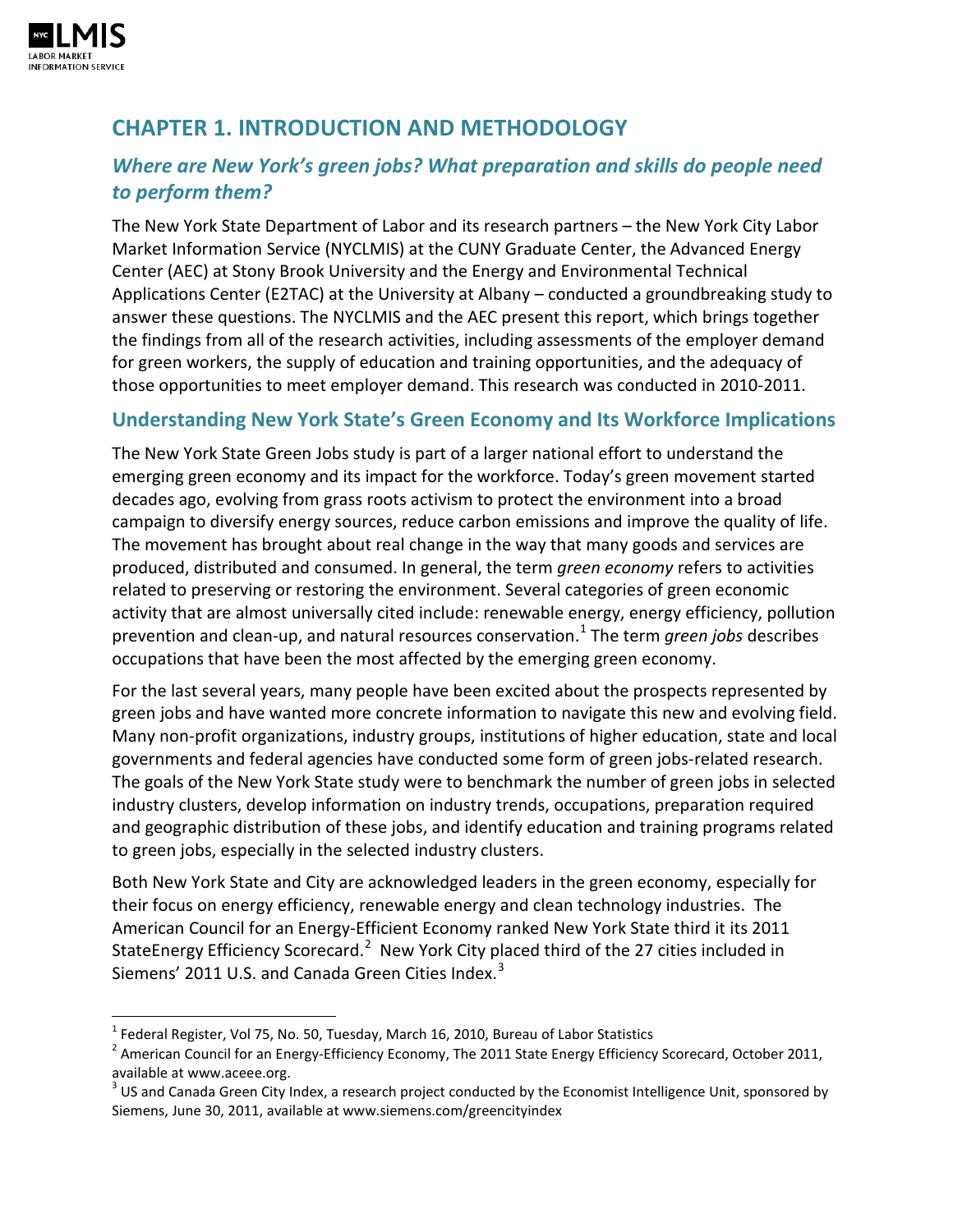**New York State and City Policy Context.** The major forces promoting a green economy in New York State and City are described below.

*New York State's Energy Goals*. New York State's Energy Plan was first developed in 2002 and was revised in 2009. A new State Energy Plan is currently being developed and is due to be completed by March 15, 2013. The current plan includes many initiatives related to **energy efficiency** and **renewable energy**.

- *Energy Efficiency Portfolio Standard (EEPS)*. On June 23, 2008, the Public Service Commission (PSC) issued a decision establishing New York's EEPS. As part of a statewide program to reduce New Yorkers' electricity usage by 15 percent below previously forecasted levels by 2015, the PSC established interim targets and funding for energy efficiency program activity through the year 2011.
- *Renewable Portfolio Standard (RPS)*. This is a policy that seeks to increase the proportion of retail electricity consumption derived from renewable sources to 30 percent by 2015 from a base level of 19.3 percent in 2004.
- *45 x 15*. In his State of the State address in 2009, former Governor David Patterson combined the EEPS and RPS goals into a new goal of "45 x 15" meaning that 45 percent of the state's electricity usage would be derived from the combination of renewable energy sources and energy efficiency improvements by 2015. He also issued an Executive Order (Number 24) to reduce greenhouse gas emissions by 80 percent below 1990 levels by 2050 and required the state to draft a climate action plan.
- *Regional Greenhouse Gas Initiative (RGGI)*. New York State is part of a cooperative effort by several Northeast and Mid-Atlantic states. RGGI is the first mandatory, market-based effort to limit greenhouse gas emissions in the United States.
- *Green Jobs/Green New York.* New York State enacted the *Green Jobs/Green New York* law in 2009, which earmarked \$112 million in revenue from carbon credits sold through RGGI and other sources to establish a revolving loan fund to support home energy audits and energy-efficiency building retrofits.
- *On-bill recovery.* In June 2011, Governor Andrew Cuomo and the state legislature enacted a law that allows for "on-bill recovery," which is designed to help consumers pay for energy efficiency retrofits. On-bill financing allows homeowners to finance these improvements with payments on their utility bills.

*New York State Energy Research and Development Authority (NYSERDA).* NYSERDA*,* a public benefit corporation, has a unique role in New York State. Its aim is to help New York meet its energy goals by reducing energy consumption, promoting the use of renewable energy sources, and protecting the environment. NYSERDA supports energy efficiency and renewable energy projects, research and development, education, and low-income energy assistance. NYSERDA also funds a number of workforce development initiatives that support green career preparation in New York State. NYSERDA programs are funded through multiple sources, among which are the Systems Benefit Charge (SBC) collected through the State's utility

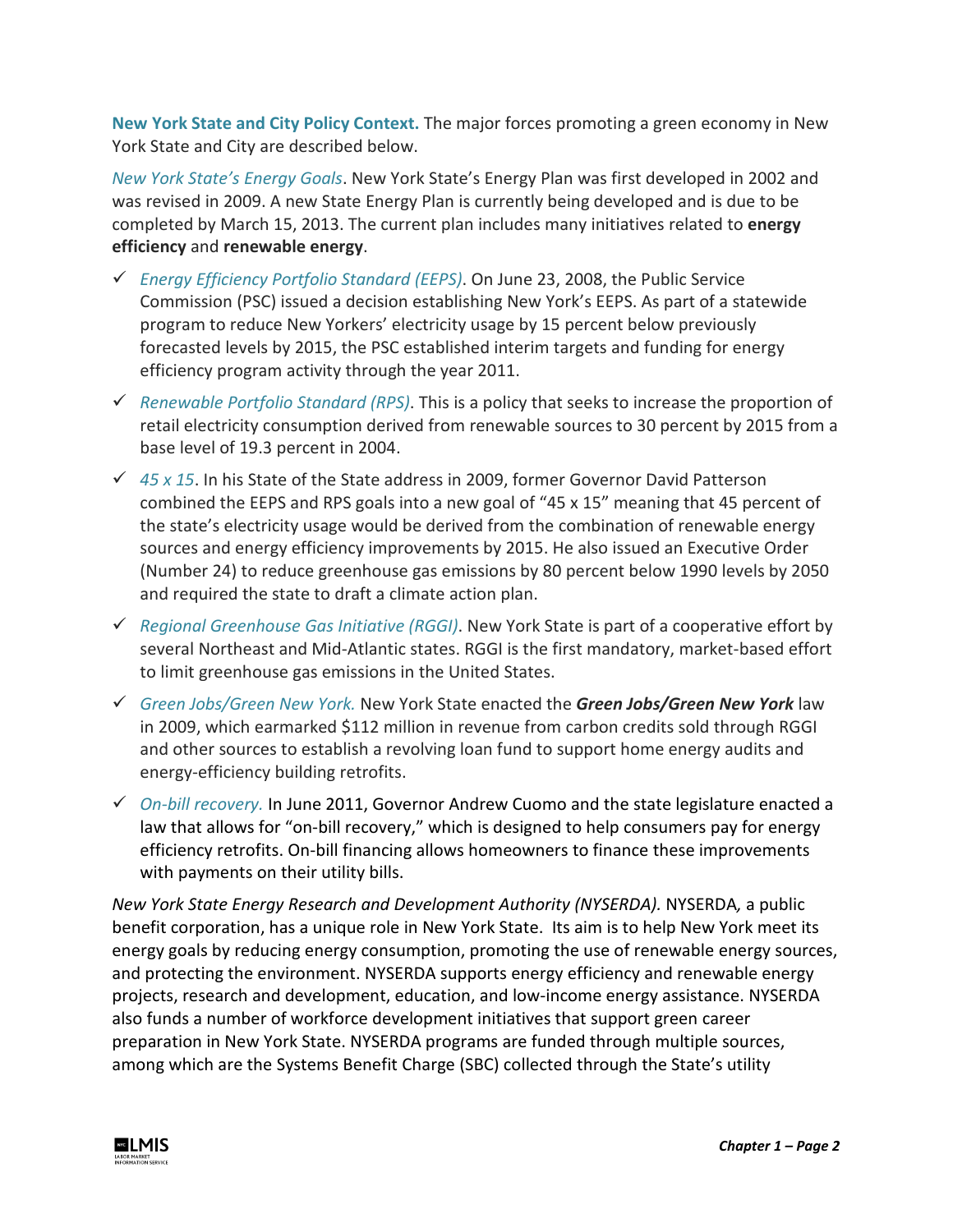companies, EEPS, RPS, and RGGI. The revenue basis for NYSERDA has allowed it to play a significant role in the growth of clean energy and in clean energy business development.

*New York State Green Buildings Policy*. Since 2000, the state has offered a green building tax credit for energy efficiency and other building improvements. Guidelines under the 2001 Executive Order Number 111, also known as the Green and Clean State Buildings and Vehicles Order, call for a 35 percent reduction in energy consumption from 1990 in state government buildings, 20 percent renewable energy for electricity consumption for state buildings; and procurement of energy-efficient products.

The Dormitory Authority of the State of New York, which provides financing and construction services to public and private universities, not-for-profit healthcare facilities and other institutions which serve the public good released a sustainability policy in 2008 that promotes and supports sustainable design approaches and construction practices in every project, *regardless of size or complexity*. As of January 1, 2008, all projects that are *new construction, addition, or significant renovation* must include a goal of LEED Silver and are required to be fully submitted to the US Green Building Council (USGBC) for a rating review.

*New York City's PlaNYC***.** Originally released in 2007, and updated in 2011, PlaNYC is New York City's effort to prepare the city for one million more residents, strengthen the city's economy, combat climate change and enhance the quality of life for all New Yorkers. The Plan brought together more than 25 City agencies to work toward the vision of a greener, greater New York.<sup>[4](#page-2-0)</sup> Many of PlaNYC's action items relate to the green economy.

*Green Buildings Laws***.** As noted in PlaNYC, "Buildings dominate New York City's carbon footprint. Approximately 75 per cent of New York City's carbon emissions stem from energy used in buildings, and today's existing buildings will make up 85 per cent of all real estate in 2030."<sup>[5](#page-2-1)</sup> Enacted in 2005, the Green Building Law (New York City Local Law 86), requires that all city-funded construction projects achieve certification under LEED or LEED-equivalent green building standards and meet energy and water efficiency targets. One outcome of this law was the issuance, by the New York City School Construction Authority, of the NYC Green Schools Guide and Rating System, which covers new construction, additions, substantial reconstruction of buildings and capital renovation projects (e.g. major boiler replacement). The Green Schools Guide also includes energy modeling and development of energy efficiency measures.

In December of 2009, New York City enacted the *Greener, Greater Buildings Plan* (Local Laws 84, 85, 87 and 88), designed to reduce greenhouse gas emissions and improve building energy performance. For 24,000 of the city's largest buildings (50,000 square feet and larger), these laws require benchmarking of energy and water use, energy audits and retro-commissioning, lighting upgrades and sub-metering to measure the flow of electricity in tenant spaces. The laws impose significant obligations on existing buildings, which had previously been grandfathered or exempted under the New York State Energy Code and prior amendments to New York City's codes.

<span id="page-2-1"></span> $<sup>5</sup>$  Ibid.</sup>



<span id="page-2-0"></span> <sup>4</sup> PlaNYC can be accessed at www.nyc.gov/html/planyc2030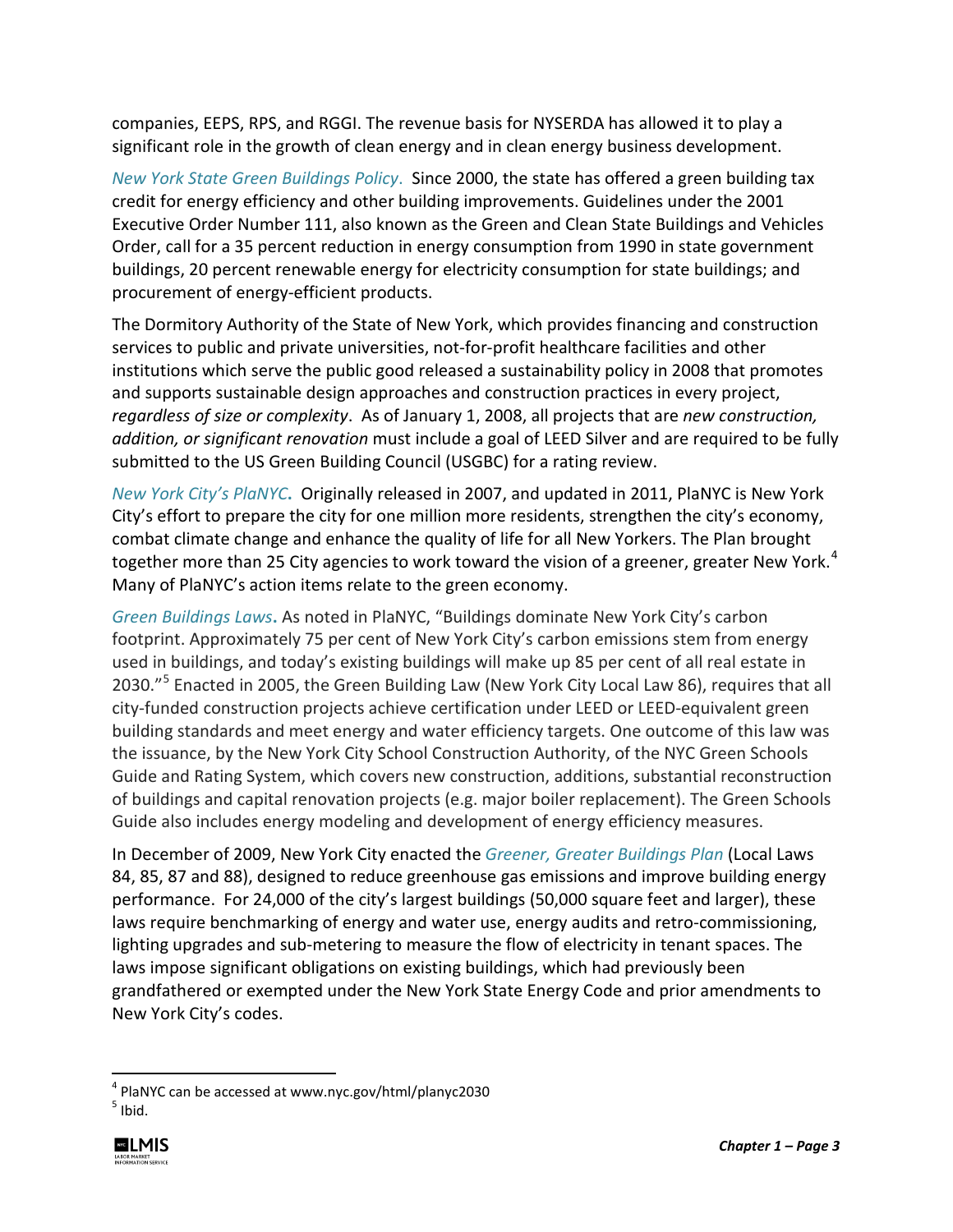In 2010, the New York City Green Codes Taskforce issued a report to Mayor Bloomberg making 111 recommendations for green changes to existing New York City Building Codes in such areas as air quality, emissions, water efficiency and construction standards. Several of these recommendations have already been enacted into law or included in regulation and others are pending.

## **The New York State Green Jobs Study**

The New York State Green Jobs Study specifically focused on industry clusters that reflected New York State's Energy Plan priority areas –– **energy efficiency** and **renewable energy**. The study was financed primarily through a \$1.1 million grant awarded to the New York State Department of Labor in November 2009 by the U.S. Department of Labor/Employment and Training Administration (ETA), under the American Recovery and Reinvestment Act. The research partners studied the recent history of green jobs definition and research, which informed the study's design and approach.<sup>[6](#page-3-0)</sup>

**Industry selection**. The research partners identified industries that were most likely to have employment related to energy efficiency and renewable energy. Utilizing the North American Industry Classification System (NAICS) categories, six primary industry clusters were chosen and the appropriate 6-digit NAICS codes were identified.<sup>[7](#page-3-1)</sup> The industry clusters selected were:

- *Construction*, predominantly related to residential, industrial, commercial and power system construction.
- *Professional Services,* which includes architectural and engineering services, computer systems design, and research and development. <sup>[8](#page-3-2)</sup>
- *Building Services,* which includes portions of the real estate and services to buildings industries. This cluster was selected because of its heavy concentration in New York City and its alignment with energy efficiency activity.
- *Component Manufacturing*, which includes segments related to energy efficiency components and renewable energy only. This industry was chosen because of the state's efforts to refocus its manufacturing sector, especially upstate, towards the production of advanced energy technologies and their component parts.
- *Electric Power Generation, Transmission, and Distribution*, which, although small in terms of employment, is integral to energy policy.

<span id="page-3-2"></span><sup>&</sup>lt;sup>8</sup> "Offices of Lawyers" are also included in this category; because this one group comprises nearly half of the employment in Professional Services, they were surveyed and otherwise researched as a separate group.



<span id="page-3-0"></span> <sup>6</sup> Key resources included: *Greening of the World of Work: Implications for O\*NET-SOC and New and Emerging Occupations,* ETA, February 2009; *Measurement and Analysis of Employment in the Green Economy*, Workforce Information Council (WIC), October 2009, and federal register notices published by the Bureau of Labor Statistics on March 16, 2010 and September 21, 2010.

<span id="page-3-1"></span> $^7$  See Appendix A for a full list of 6-digit North American Industry Classification System (NAICS) codes for industry clusters included in employer demand research.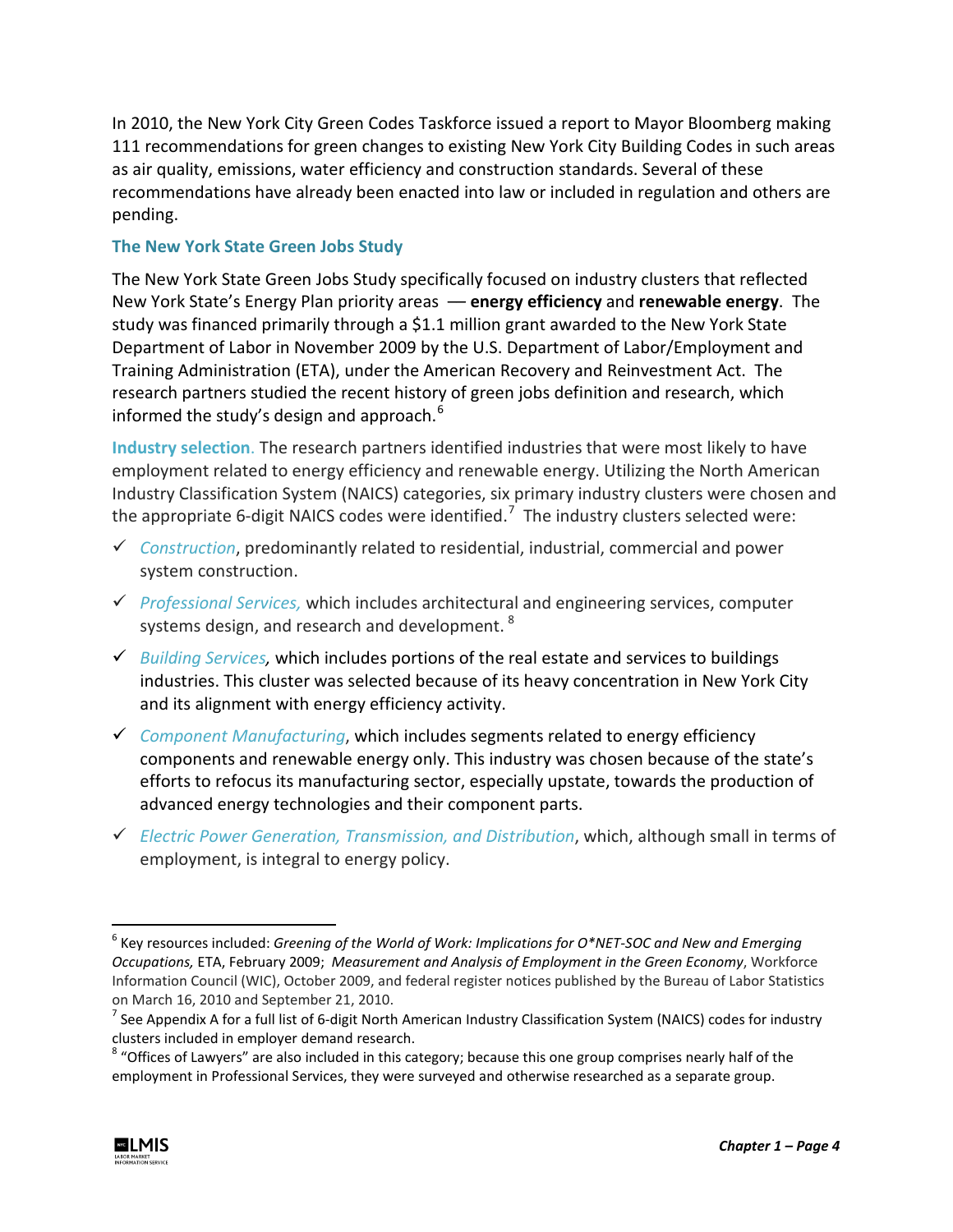*Financial Services*, which was defined to include investment banking and securities brokerage and excluded commercial banking. This industry was selected because of its importance, especially in New York City, and to better understand private financing for energy efficiency and renewable energy.

**Research questions on employer demand**. The key questions for employer research fell into four categories, as shown below.

| New York State Green Jobs Study Employer Demand Research Questions                                                                                              |  |  |
|-----------------------------------------------------------------------------------------------------------------------------------------------------------------|--|--|
| <b>Industry information</b>                                                                                                                                     |  |  |
| What are examples of green business activities that employers are engaged in?                                                                                   |  |  |
| How many firms in New York have green jobs?                                                                                                                     |  |  |
| How many workers in New York have green jobs?                                                                                                                   |  |  |
| Do firms expect their green employment to change in the next year?                                                                                              |  |  |
| What are the geographic concentrations of green industries and employment?                                                                                      |  |  |
| What factors influence firm and industry decisions about investment and growth? How does this affect employer<br>decisions to increase or reduce the workforce? |  |  |
| What are the characteristics of the current workforce in selected industries?                                                                                   |  |  |
| To what extent does the green workforce consist of existing workers vs. the need to hire new employees with<br>green skills or credentials?                     |  |  |
| <b>Occupational Information</b>                                                                                                                                 |  |  |
| Which occupations are green, or greening?                                                                                                                       |  |  |
| What are the skill and knowledge requirements for key occupations?                                                                                              |  |  |
| What are employers' education and experience preferences for key occupations?                                                                                   |  |  |
| What green credentials are employers looking for?                                                                                                               |  |  |
| Which green jobs are in demand?                                                                                                                                 |  |  |
| <b>Recruitment/Retention Information</b>                                                                                                                        |  |  |
| Are employers having difficulty finding qualified applicants for key green occupations?                                                                         |  |  |
| What are the major sources of recruitment for new employees?                                                                                                    |  |  |
| What recruitment methods are effective and why?                                                                                                                 |  |  |
| What are employers' recruitment/hiring/retention challenges, if any?                                                                                            |  |  |
| <b>Education and Training Information</b>                                                                                                                       |  |  |
| Is additional education or training needed for occupations employers identify as green?                                                                         |  |  |
| What are the methods and sources of education and training for green skills?                                                                                    |  |  |
| What advice would employers give to education and training providers on preparing the green workforce?                                                          |  |  |

In addition to identifying employer demand for green skills in the workplace, the other major purpose of the research was to assess the capacity of those who prepare the workforce to serve employers' needs in high growth, enhanced skills, and new and emerging occupations in the relevant sectors. The goal of this research was to identify as many programs and offerings as possible in New York State that prepare individuals for green jobs or upgrade their existing skill sets so they are able to move in a green or sustainability direction.

**Research questions on education and training**. The key questions for education and training research are shown below.

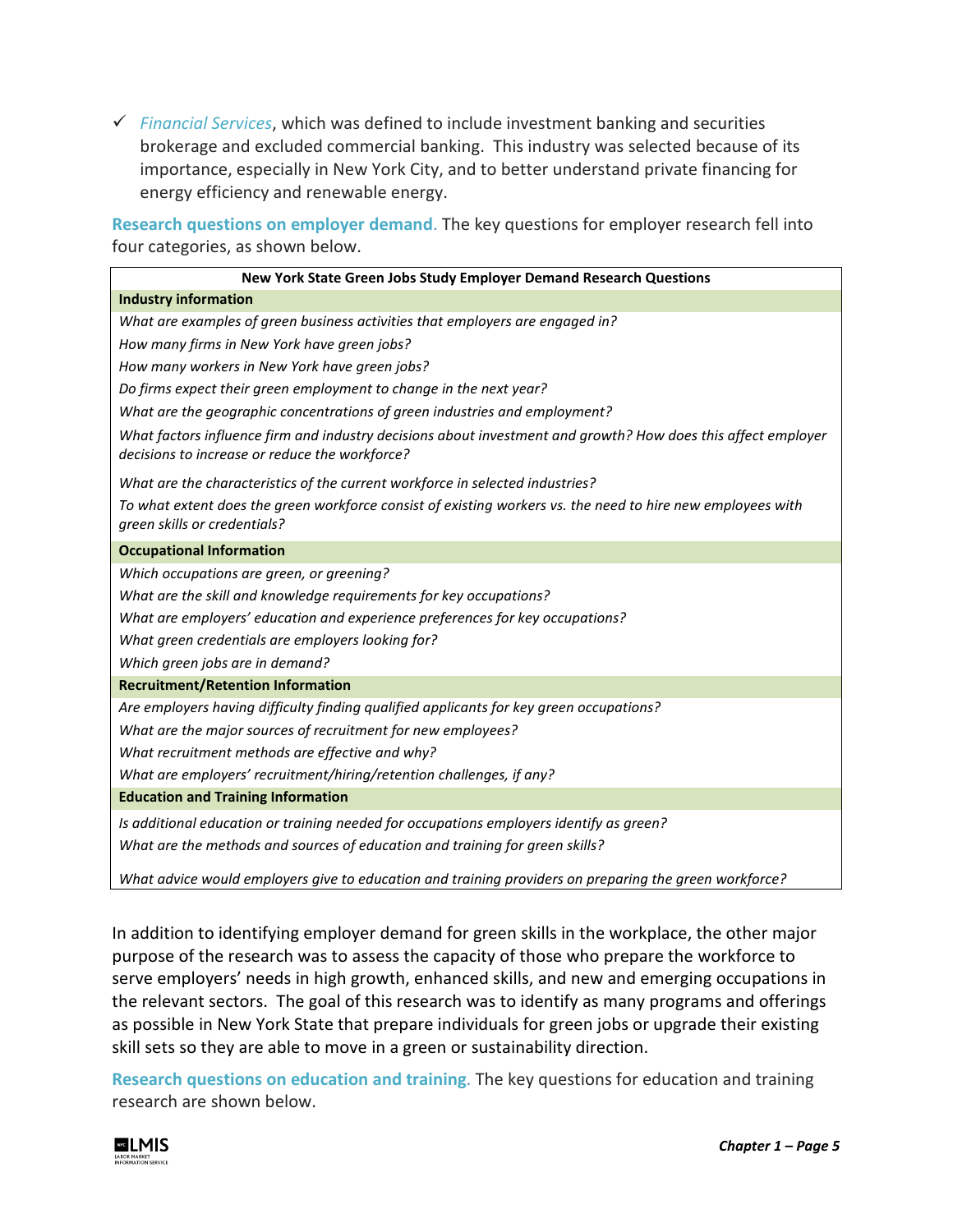| New York State Green Jobs Study Education and Training Research Questions                                        |  |  |
|------------------------------------------------------------------------------------------------------------------|--|--|
| <b>Types of Green Education and Training</b>                                                                     |  |  |
| What are the main types of education and training that prepare people for green jobs?                            |  |  |
| What are the key occupations that education and training programs prepare people for?                            |  |  |
| What industries employ people in the occupations in which green education and training is provided?              |  |  |
| <b>For Non-Degree Programs</b>                                                                                   |  |  |
| How many and what types of non-degree programs in New York State are preparing people for green jobs?            |  |  |
| What types of organizations are providing non-degree education and training?                                     |  |  |
| What industry-recognized credentials are these programs preparing people for?                                    |  |  |
| What are the major sources of funding for non-degree education and training programs?                            |  |  |
| What is the education and training provider experience placing trainees into jobs?                               |  |  |
| <b>For Degree Programs</b>                                                                                       |  |  |
| How many and what types of degrees are granted in New York State's higher educational institutions that          |  |  |
| are associated with green jobs in New York State?                                                                |  |  |
| What special degree programs focus on green jobs?                                                                |  |  |
| <b>Incumbent Workers vs. Unemployed Job Seekers</b>                                                              |  |  |
| To what extent are education and training programs upgrading the skills of existing workers vs. targetingworkers |  |  |
| targeting unemployed workers seeking to enter green jobs?                                                        |  |  |

## **Research Methods: Employer Demand**

The primary research methods to gauge employer demand included a large-scale employer survey, interviews with approximately 50 industry experts and facilitation of 18 industry focus groups across the state.

**Employer Survey**. An important element of the New York State Green Jobs Study was a largescale survey of employers in the selected industry clusters.

*Instrument development*. The survey was administered in both online and paper formats. Instrument development was a collaborative effort among the research partners with the New York State Department of Labor as the lead partner in this effort. The surveys were tailored to the seven industry clusters – Building Services; Component Manufacturing; Construction Trades; Professional Services (ex. Legal Services); Legal Services, Electric Power Generation, Transmission, Distribution; and Financial Services.<sup>[9](#page-5-0)</sup>

Each industry survey was a different color on paper and online. Surveys targeted to larger firms included a pre-populated listing of the most common occupations in the industry for employers to respond to. The occupational selection was based on New York State's staffing patterns matrix. Surveys sent to small firms were designed so that the occupations could be filled in by the employer.

In designing the employer survey, the research team used its own experience with other labor market surveys, especially the Occupational Employment Survey (OES), and also followed the

<span id="page-5-0"></span> $9^9$  See Appendix B for copies of the surveys developed for each industry cluster.

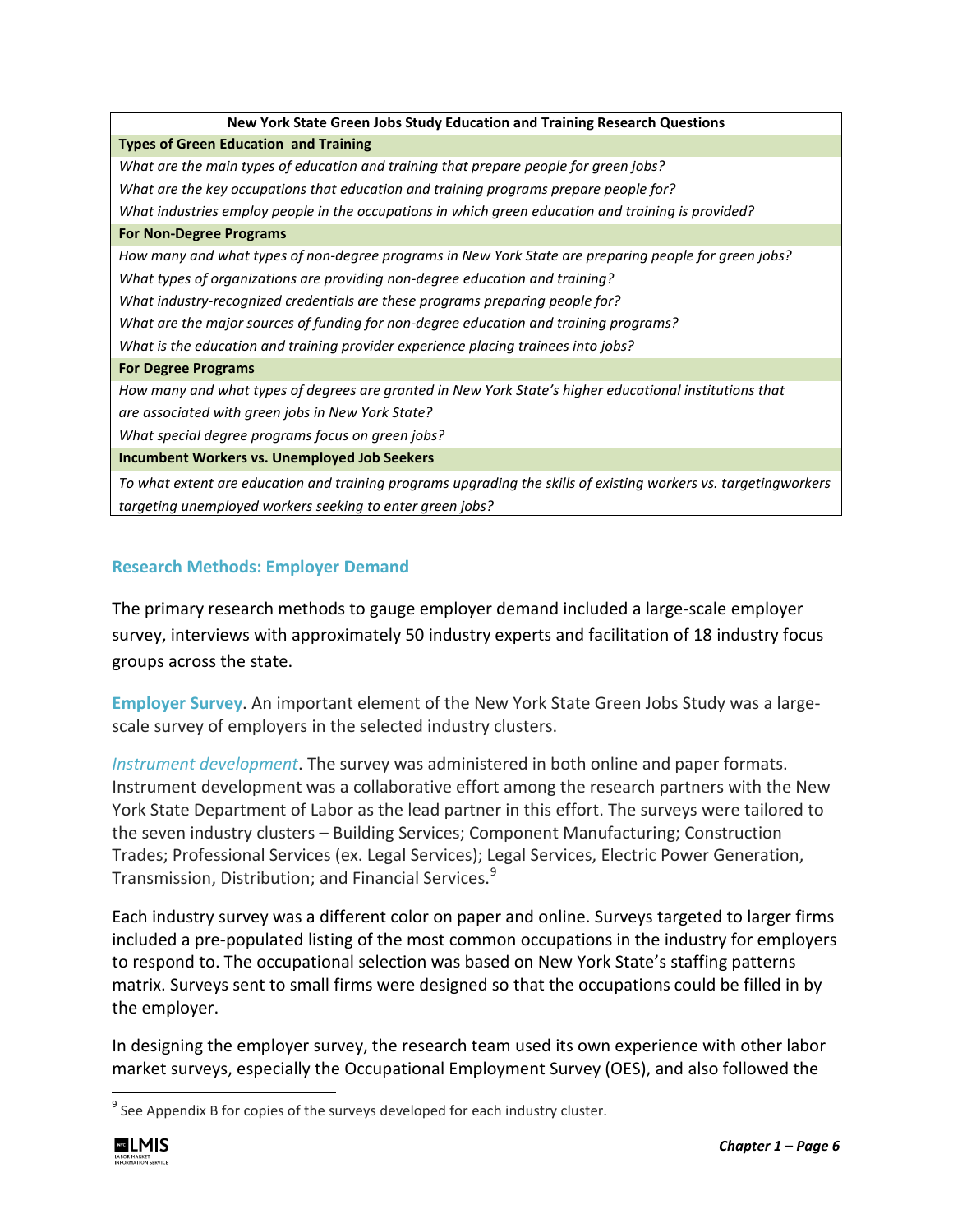#### **New York State Green Jobs Survey Regions**



advice offered by the Workforce Information Council's report, *Measurement and Analysis of Employment in the Green Economy*, released in October 2009. Specifically:

- $\checkmark$  The New York State team established a working definition of a green job that was tied to the green economic activity categories of energy efficiency and renewable energy.
- $\checkmark$  Each questionnaire provided clear examples of what would be considered green, tailored to that industry cluster.
- $\checkmark$  The purpose of the study was clear as were the key questions to be answered.

*Sampling*. The sample was drawn from the fourth quarter of 2010 Quarterly Census of Employment and Wages (QCEW) Program. A stratified random sample of approximately 20,000 employers was selected in order to allow for analysis by three areas of interest: geographic region, industry cluster, and firm size.

The state was partitioned into 6 geographic regions: Capital District/North Country/Mohawk Valley, Central New York/Southern Tier, Hudson Valley, Long Island, New York City, and Western New York/Finger Lakes. (See map below.) Employers were grouped into three size classes by employment: small (1-25 employees), medium (26-100) and large (more than 100). All employers in the large and medium size classes and approximately 20 percent of employers in the small size class were sampled.

*Address refinement*. Prior to the actual conduct of the employer survey, the New York State Department of Labor spent considerable staff time refining contacts and addresses. Of the total of nearly 20,000 targeted firms, address refinement was done on 16,000. It is believed that this process contributed to the relatively high response rate ultimately achieved.

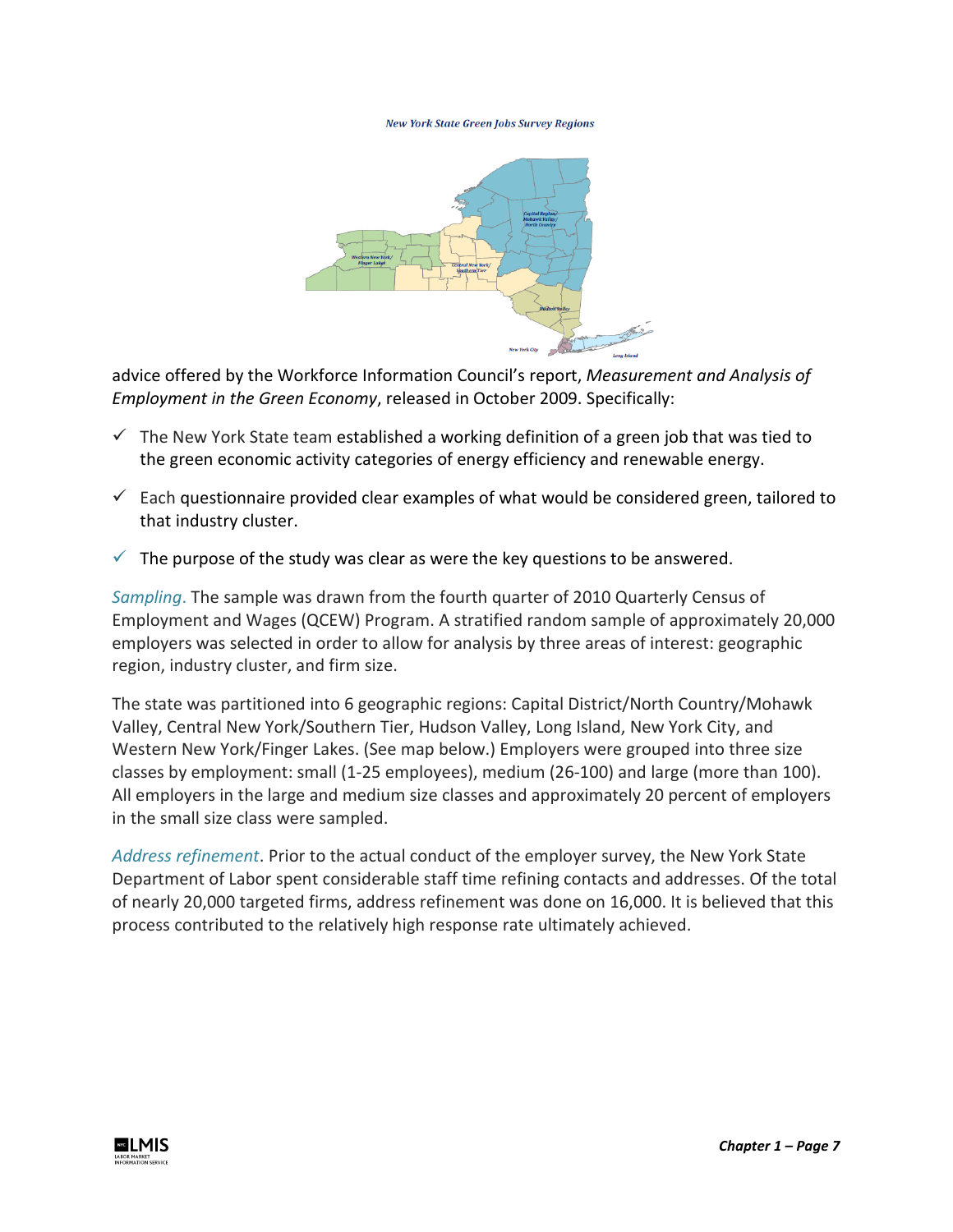*Administration*. Data was collected through various modes (mail, online, phone, email and fax) from December 2010 through February 2011. Employers were mailed letters that requested participation in an online version of the survey accessible by a unique survey ID code. In order to increase response rates, two subsequent mailings were sent, each with a print version of the survey enclosed. After all of the mailings were sent, critical non-respondents were identified and called for phone interviews. These additional efforts resulted in a robust 42 percent response rate, with more than 8,000 firms participating statewide. The research partners were assisted by a survey research firm which programmed the online version of the survey and conducted much of the telephone follow-up to non-respondents.

### **Example: Definition of green used in the New York State Green Jobs Study Construction Industry Cluster Survey**

**What is a green economic activity? Green** economic activity involves goods or services that increase **energy efficiency** or produce **renewable energy**

### *This includes:*

- *Design and/or construction of new buildings or residences*
- *Energy Retrofitting, improving energy and resource efficiency in existing homes*
- *Retro-commissioning of existing buildings or improving energy efficiency in buildings or facilities*
- *Renewable Energy (solar, wind, biomass, geothermal, hydro) generation, system installation or storage*

Response rates were high enough in four industry clusters to provide reliable findings. These four industries were: Construction, Building Services, Professional Services (ex. Legal) and Manufacturing. For these industry clusters, the NYSDOL prepared a series of statewide and regional research findings and the NYCLMIS prepared the statewide industry profiles found within this report. Response rates were too low in the other three clusters (Legal Services; Financial Services; and Electric Power Generation, Transmission and Distribution) to provide reliable findings.

*Data Limitations.* As with many surveys, there were limitations. The New York State economy is very large, and it was necessary to focus research efforts in the most efficient manner. The New York State Green Jobs Survey focused only on activities involving energy efficiency and generating renewable energy. It deliberately excluded other green practices, such as pollution prevention and clean-up, and natural resources conservation, leaving those activities for later research. Only companies in industries thought to have higher incidences of green economic activity, as defined above, were selected for the survey. Companies in other industries were not surveyed or assessed as part of this research.

While the survey sample was stratified by three different areas of interest (geographic region, industry cluster, and firm size), analysis was only conducted on groupings where the response was robust enough. Firms self-identified as green: the criteria for self-identification was that one or more of their employee(s) be 'primarily engaged' in green economic activities.

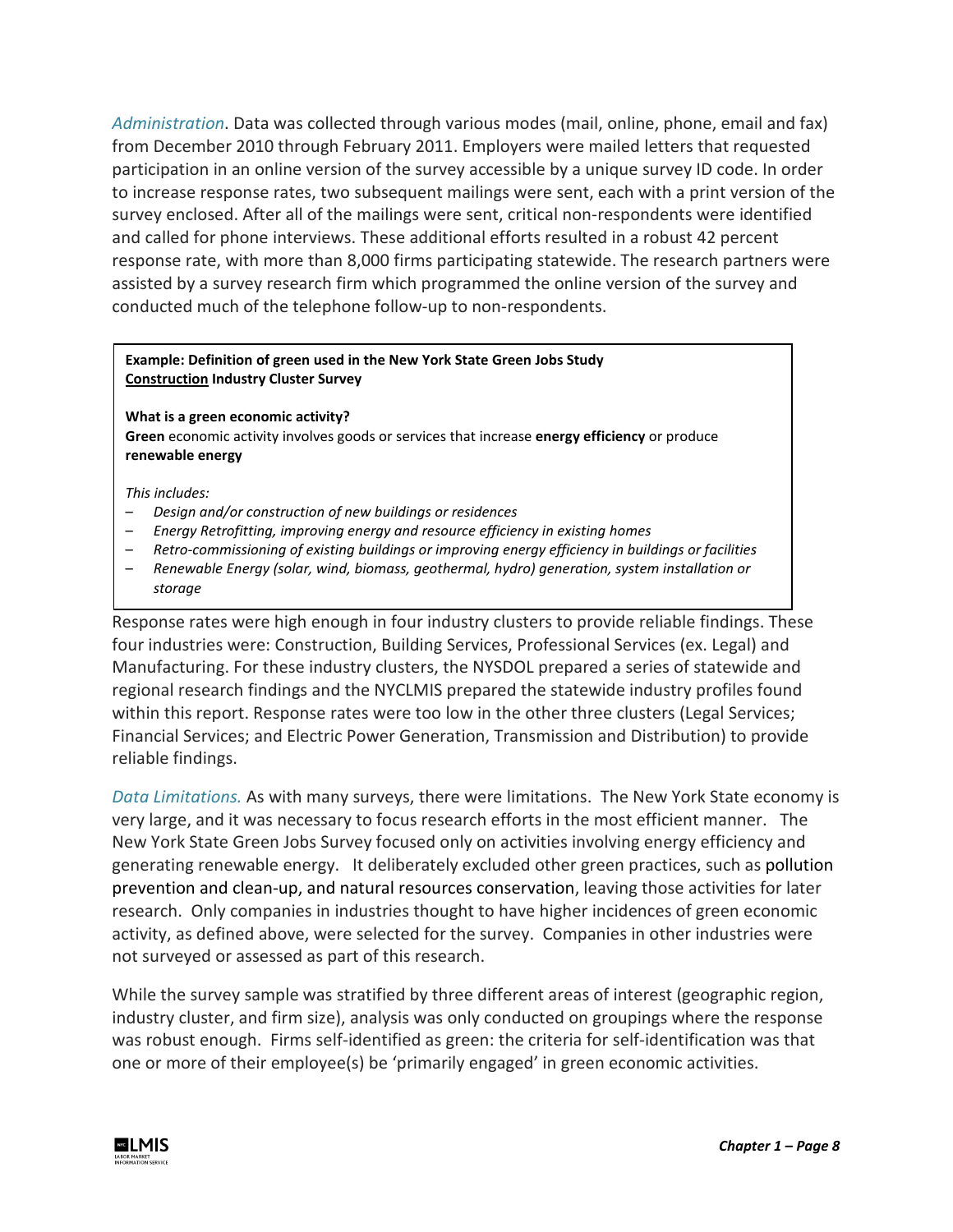There was a delay between when the survey sample was drawn (3rd Qtr of 2010) and when the survey was administered (4th Qtr of 2010). Estimates were subsequently benchmarked to the 2010 employment records, but some information may have been lost. Seasonal or cyclical change was not captured in the survey – the estimates reflect a 'snapshot' of the green economy at a particular time. Finally, the research was conducted after the recession during a relatively weak recovery period, which likely influenced results.

**Focus Groups and Expert Interviews**. In addition to the large-scale employer survey, researchers conducted 18 focus groups with employers in the selected industries. There were nine focus groups conducted by the NYCLMIS in New York City, five conducted by the AEC on Long Island, and four conducted by the E2TAC in upstate New York. All of the groups conducted by the NYCLMIS, and most of those conducted by the other partners were co-sponsored by industry organizations or others playing an instrumental role in the green economy, such as NYSERDA, the NYC Building Trades Employers' Association, the CUNY Center for Sustainable Energy and the Building Performance Lab, CUNY Institute for Urban Systems. A full list of focus group dates, co-hosts, and target industries can be found in Appendix C. In addition, the research partners interviewed approximately 50 industry experts to gather additional information about the selected industry clusters.

*Instrument development*. The NYCLMIS took the lead on developing the protocols for both the focus groups and expert interviews and trained the research partners to conduct focus groups and utilize the protocols. The CUNY Graduate Center required approval of the Institutional Review Board (IRB) for the conduct of the focus groups and interviews in New York City. Stony Brook University and the University at Albany received IRB waivers from their institutions. The focus group and expert interview protocols can be found in the Appendices D1 and D2.

The focus group and expert interview protocols included questions that addressed all four key research areas connected with employer demand: green industry background, occupational information, recruitment and retention, and education and training. The protocols were designed to elicit qualitative information to supplement the statistical information secured through the employer survey. The focus groups conducted by the NYCLMIS and Stony Brook University were recorded (with written consent from the participants) and transcribed to facilitate analysis.

*Focus group and interview respondent selection.* One-on-one semi-structured interviews were conducted with "peak" experts in their respective fields identified through informal conversations with co-hosts and through a journalistic literature review. The intent of the focus groups was to learn about the industries, and their hiring and training needs from employers at the leading edge of green economic activity. As such, the research partners derived participant lists from two sources. Primarily, respondent firms and names were identified by the focus group co-hosts; additional names were culled from survey respondents who a) indicated that they had at least one green employee; and b) gave express permission to the research partners to be contacted for additional questions about their green businesses.

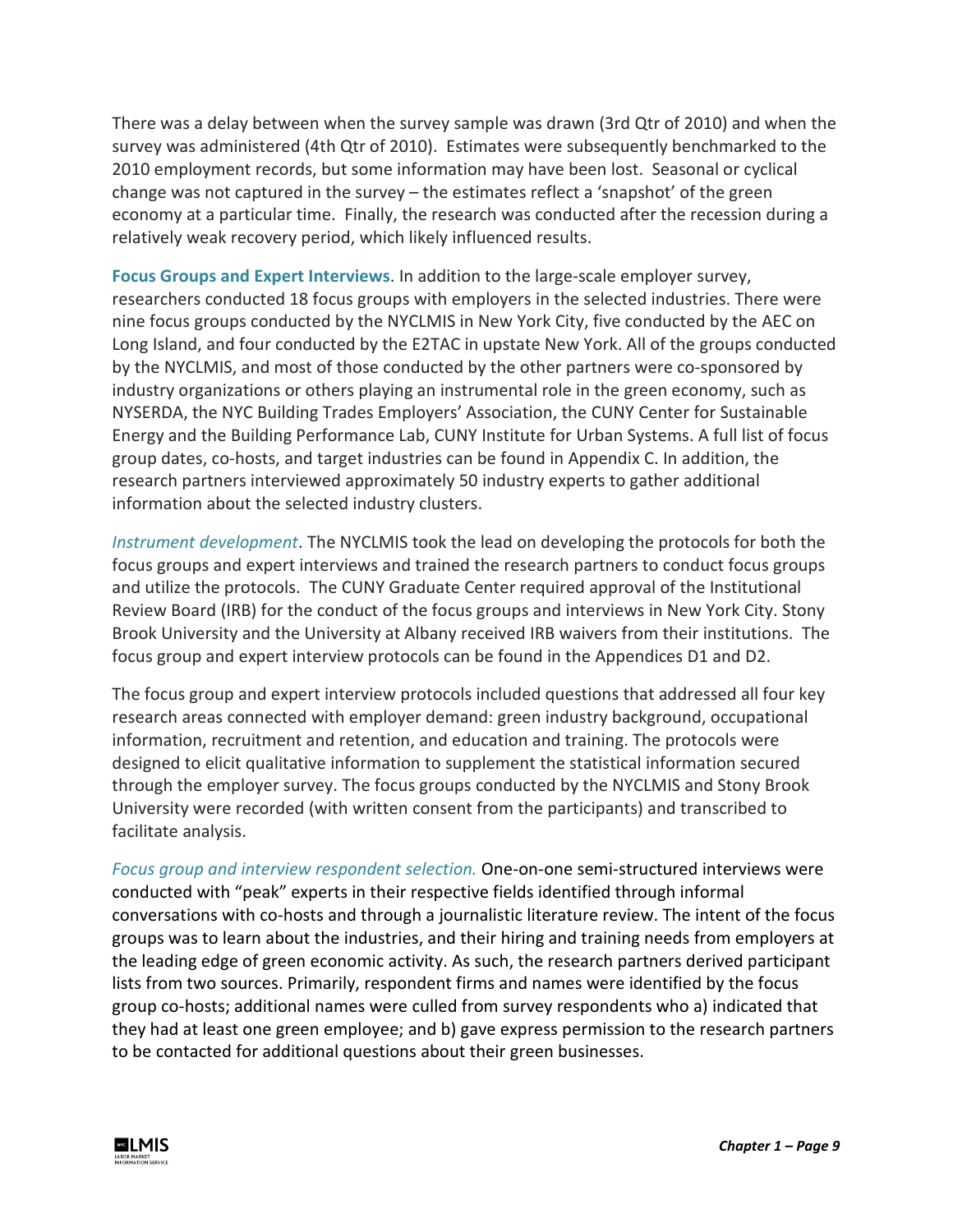*Analysis*. As the lead partner in preparing industry profiles, the NYCLMIS read and analyzed all focus group and expert interview transcripts and notes to provide additional depth and nuance to the four industry cluster profiles that were prepared.

### **Research Methods: Education and Training**

The research on education and training included in this study encompassed degree and nondegree programs, in-person and virtual methods of instruction, and offerings of community colleges and universities as well as other types of training providers, such as community-based organizations, BOCES and Career & Technical Education high schools, labor unions, credentialing organizations and private entities. The goal was to identify as many programs and offerings as possible in New York State that prepare individuals for green jobs or upgrade the skills of workers in existing jobs so that they can perform green jobs.

The method of collection was designed to allow comparison by industry and job family with the information collected about employer demand. It was also designed to organize information that could be presented in user-friendly formats for use by:

- $\checkmark$  Job seekers
- $\checkmark$  Students
- $\checkmark$  Workforce members who want to enhance their skills or retrain for green jobs
- $\checkmark$  Staff who assist any of the above groups with job search or career development
- $\checkmark$  Employers looking to find skilled or trained individuals
- $\checkmark$  Policy-makers and researchers

The AEC and the NYCLMIS were involved in this portion of the research. The AEC collected data for all degree programs throughout the State and for non-degree programs outside New York City. The NYCLMIS collected information on non-degree programs in New York City

**Non-degree program data collection.** The data items collected by the AEC and the NYCLMIS are shown in the box below.

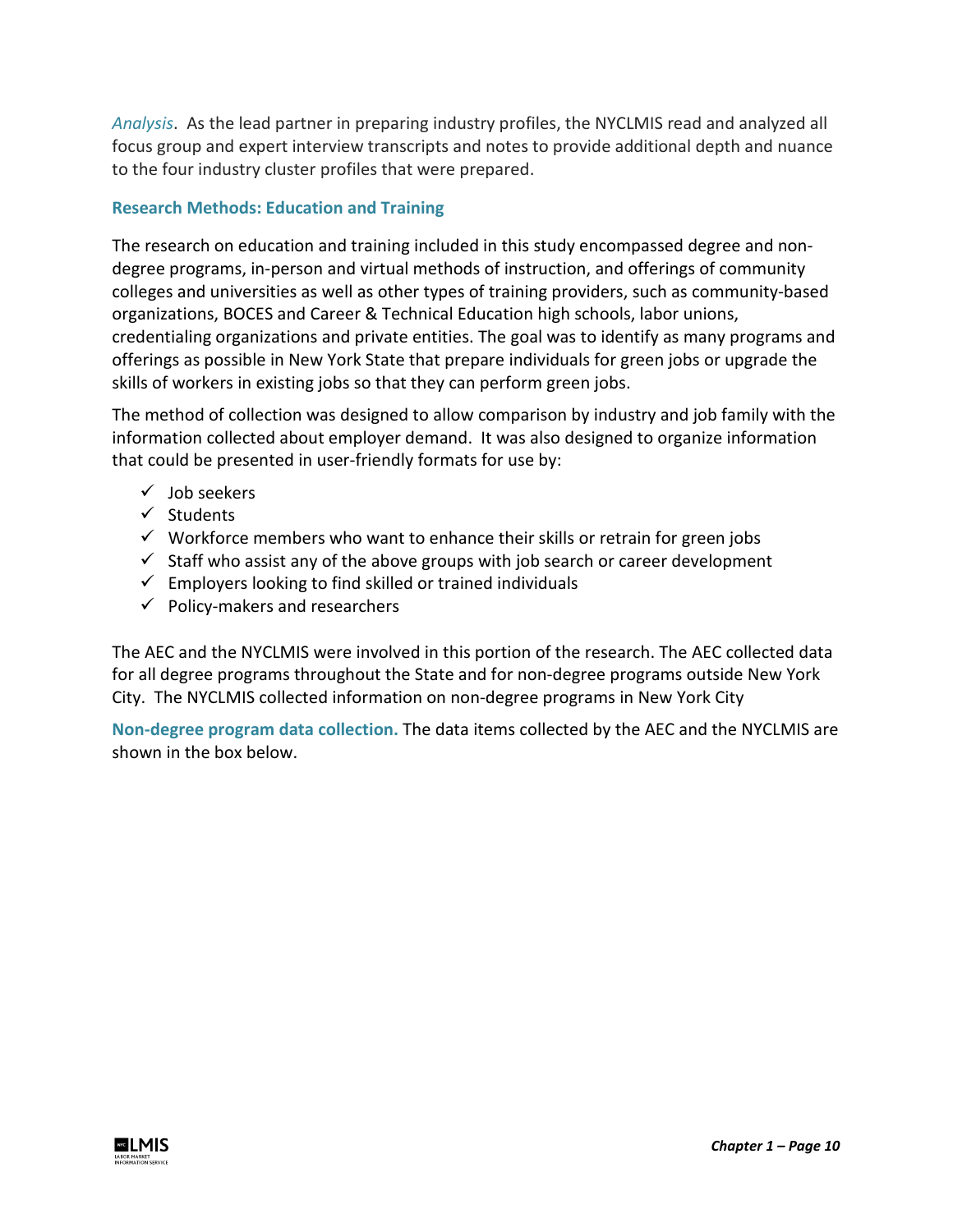| Data items collected by AEC and NYCLMIS for Green Education and<br><b>Training Programs</b> |                                                                                        |
|---------------------------------------------------------------------------------------------|----------------------------------------------------------------------------------------|
|                                                                                             | $\checkmark$ Name and contact information for each education/training provider         |
|                                                                                             | Type of provider                                                                       |
|                                                                                             | Name and contact information for each green education/training<br><u>program</u>       |
|                                                                                             | $\checkmark$ Location(s) of education/training                                         |
|                                                                                             | $\checkmark$ Major funding source(s)                                                   |
|                                                                                             | Industry sector(s) for which education/training program prepares<br>students           |
|                                                                                             | $\checkmark$ Job family(ies) for which education/training program prepares<br>students |
|                                                                                             | $\checkmark$ Training type and length                                                  |
|                                                                                             | $\checkmark$ Estimated tuition/fee per student                                         |
|                                                                                             | $\checkmark$ Credentials for which students are prepared                               |
|                                                                                             | Program entry requirements                                                             |
|                                                                                             | Target groups, if any                                                                  |
|                                                                                             | $\checkmark$ Capacity and measures of effectiveness                                    |
|                                                                                             | Inquiry about entrepreneurial programs, clean tech internships,                        |
|                                                                                             | career centers and assistance for displaced workers (AEC only)                         |
|                                                                                             | Degree type (for credit based/degree programs only) (AEC only)                         |

For *New York City* the NYCLMIS collected data through the following methods:

- $\checkmark$  Developed a Survey Monkey data collection instrument (Appendix E) to collect information for non-degree programs.
- $\checkmark$  Identified green non-degree education and training programs by working with knowledgeable intermediaries who were in the best position to know about these programs. Later, these intermediaries communicated with non-degree education and training program providers to encourage them to complete the Survey Monkey data collection instrument. These knowledgeable intermediaries included:
	- The Director of Green Education and Training Programs at the CUNY Central Office, who communicated with all CUNY campuses and compiled a list of all green CUNYoffered adult and continuing education programs and degree programs.
	- Key Albany-based staff members from NYSERDA, who communicated with all of their education and training grantees and contractors.
	- Staff and officers of the New York City Employment & Training Coalition (NYCETC), a membership organization of 200 education and training providers, including nonprofit and community organizations, private proprietary schools, labor unions and others. NYCETC included a link to the Survey Monkey instrument in its weekly newsletter for several months and followed up by phone with all members who offered green education and training programs.

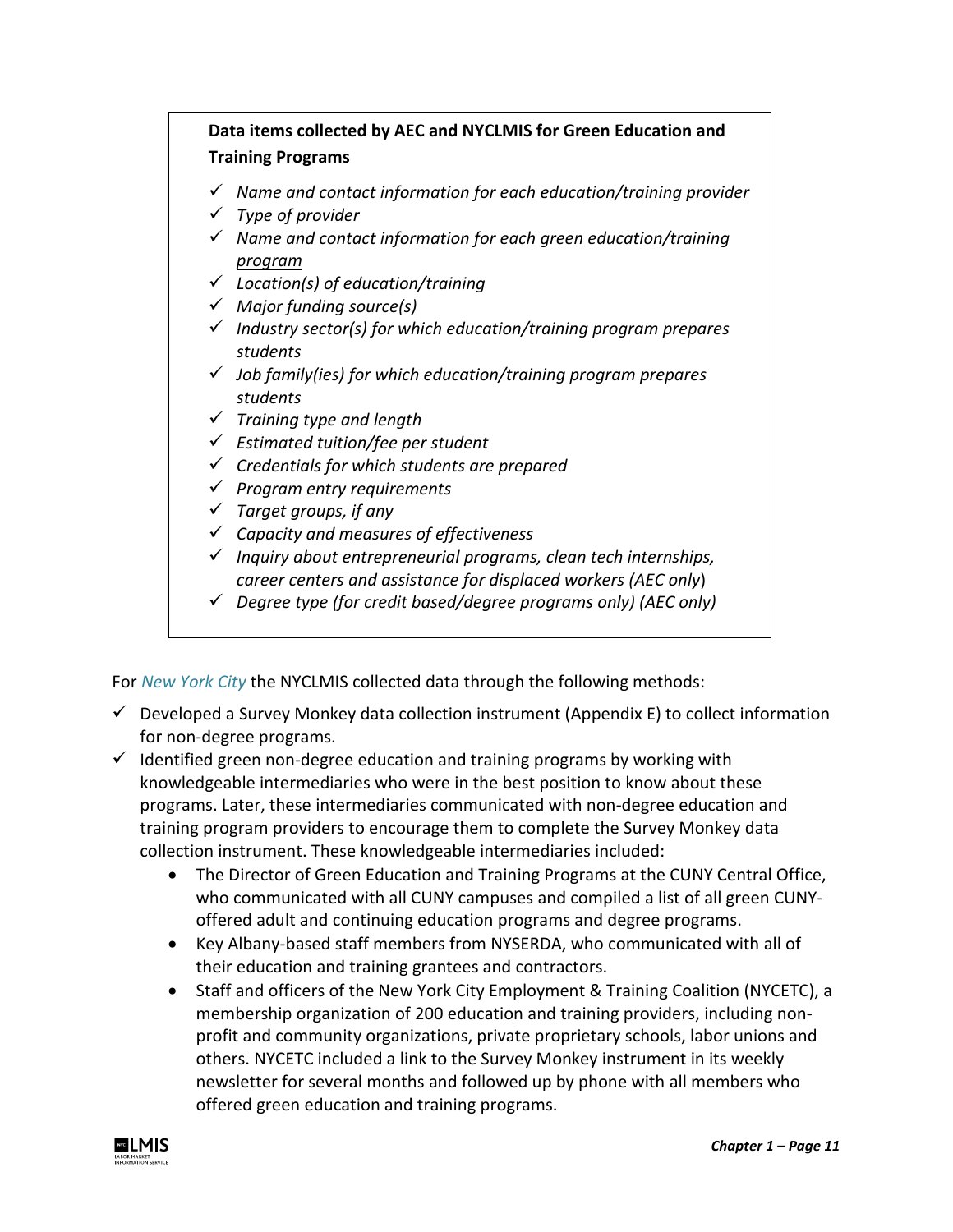- The Executive Secretary of the Career and Technical Education (CTE) Advisory Council (New York City Department of Education), who identified all green career and technical education programs and communicated with all these high schools and programs.
- $\checkmark$  Directly contacted U.S. Department of Labor "Pathways Out of Poverty" grantees in New York City involved in green education and training. These included the Consortium for Worker Education and STRIVE.
- $\checkmark$  Directly contacted a number of training programs operated by or in cooperation with labor organizations to gather information on their green training activities. These included SEIU Local 32BJ's Thomas Shortman Training Fund, the International Union of Operating Engineers Local 94, and several construction trade unions including the New York City District Council of Carpenters, the International Brotherhood of Electrical Workers (IBEW) Local 3, the Laborers' Mason Tenders Training Fund, the Painters and Allied Trades, and the Plumbers' Local 1.
- $\checkmark$  Compiled information on programs operated or authorized by credentialing organizations such as the Building Performance Institute (BPI), U.S. Green Building Council (LEED), and the North American Board of Certified Energy Practitioners (NABCEP).

A relational database was created containing the fields in the Survey Monkey instrument. It should be noted that some of the items, such as capacity and measures of effectiveness, were requested but not required of education and training providers.

For *New York State outside of New York City*, the AEC at Stony Brook University searched New York State's Eligible Training Provider database for all green-related training and education programs and performed a wider web search that included identification of education and training providers for green-related degree and non-degree, credit and non-credit programs offered throughout the State. This information was organized into the same categories as those used by the NYCLMIS. In addition, AEC collected information about entrepreneurial programs, clean tech internships, career centers and assistance for displaced workers, especially as it applied to degree granting institutions.

To validate the information collected through the web search, the AEC developed a survey tool with a public portal, which was sent to the contact people for all green programs identified. The survey tool allowed for the addition of new programs as well as validation or updating of known programs (Appendix F).

Data Collection on Degree and Certificate Programs. For degree programs, the research had two primary goals:

- $\checkmark$  Identify the *general types of certificate and degree programs* in the state that prepare individuals for the green jobs identified in the employer survey.
- $\checkmark$  Identify *new and specialized green-related degree programs* in the state, including those in green industries not covered in the employer demand analysis, such as waste removal and remediation, transportation, environmental science and others.

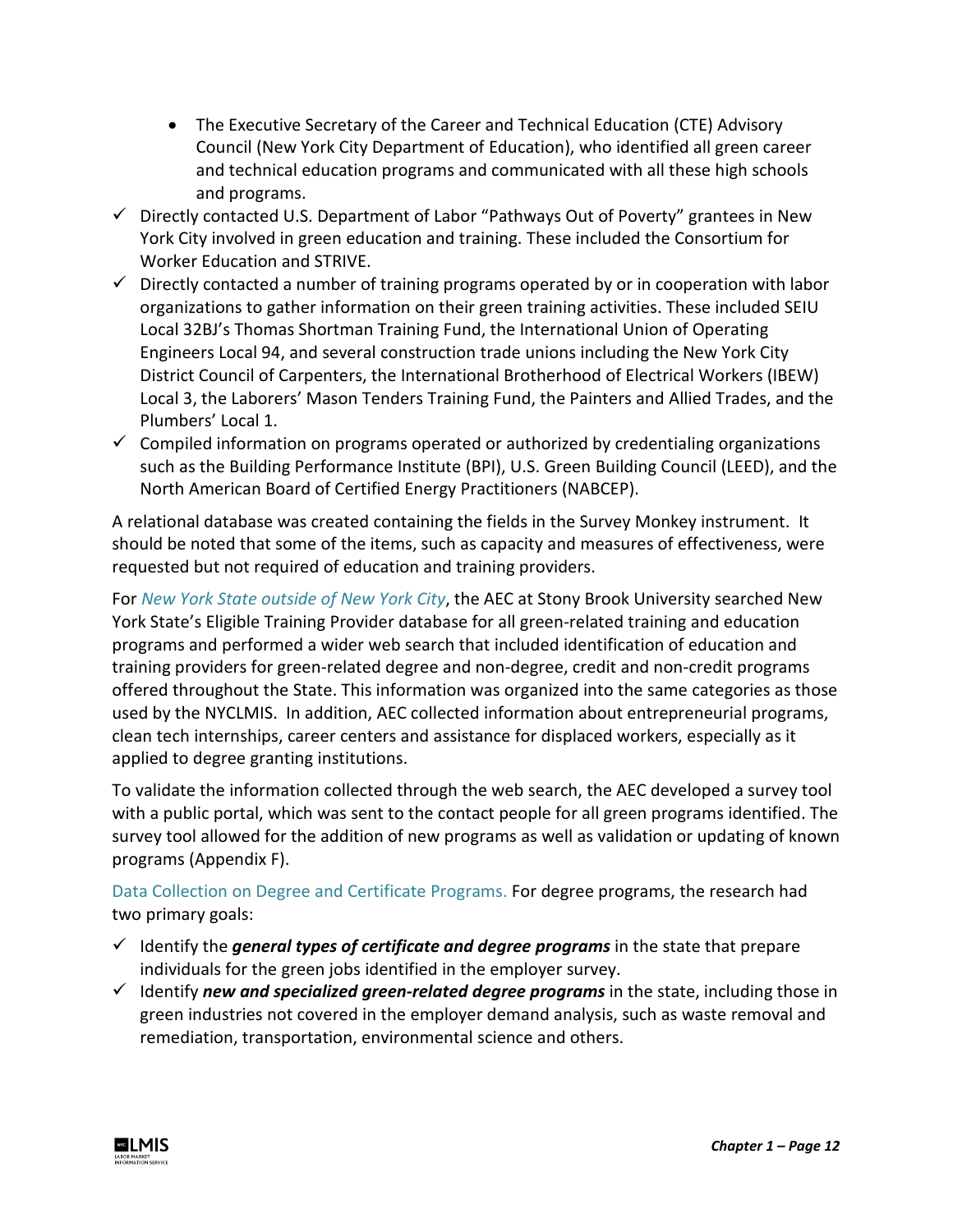The employer demand research identified the key occupations in which employers reported green employment. Wherever possible, these occupations were given O\*NET-SOC codes, the U.S. Department of Labor's system for categorizing occupations.

To identify the *general types of certificate and degree programs* related to the key green occupations reported by employers, the researchers looked at awards (certificates and degrees) conferred by colleges, universities, technical and vocational institutions related to green occupations. The main data source for this examination was the U.S. Department of Education's Integrated Postsecondary Education Data System (IPEDS), which gathers information on the number of certificates and degrees conferred, by instructional area, from every college, university, and technical and vocational institution that participates in federal student financial aid programs. The instructional areas are organized according to the Classification of Instructional Programs (CIP).

The research partners employed the U.S. Departments of Education and Labor's "CIP–SOC Crosswalk" to link instructional programs to occupations. It should be noted that IPEDS provides information that allows the identification of *all* degrees and credited certificates that align with a particular occupation. Some people in an occupation may work in the green economy and some may not. For example, an architecture degree may be used in green or non-green design.

To identify *new and specialized green-related degree programs* in the state, the AEC at Stony Brook University performed a broad Internet search for green-related degree-granting and certificate programs. The providers of these specialized green-related programs were asked to validate or update the information collected through the web search, and to add any new green-related programs being offered.

*Focus Groups and Interviews*. In addition to the data collection methods already mentioned, both the AEC and the NYCLMIS conducted selected focus groups and interviews with education and training providers to gather qualitative information. The AEC conducted a focus group of labor union training providers, primarily in the construction trades, and also conducted expert interviews with BOCES and Green Training Academies.

The NYCLMIS, in partnership with the New York City Employment & Training Coalition, conducted a focus group of 20 non-credit green training providers in New York City. The

Education and Training Research Findings section of this report presents the results of the research on green education and training programs organized by occupational family.